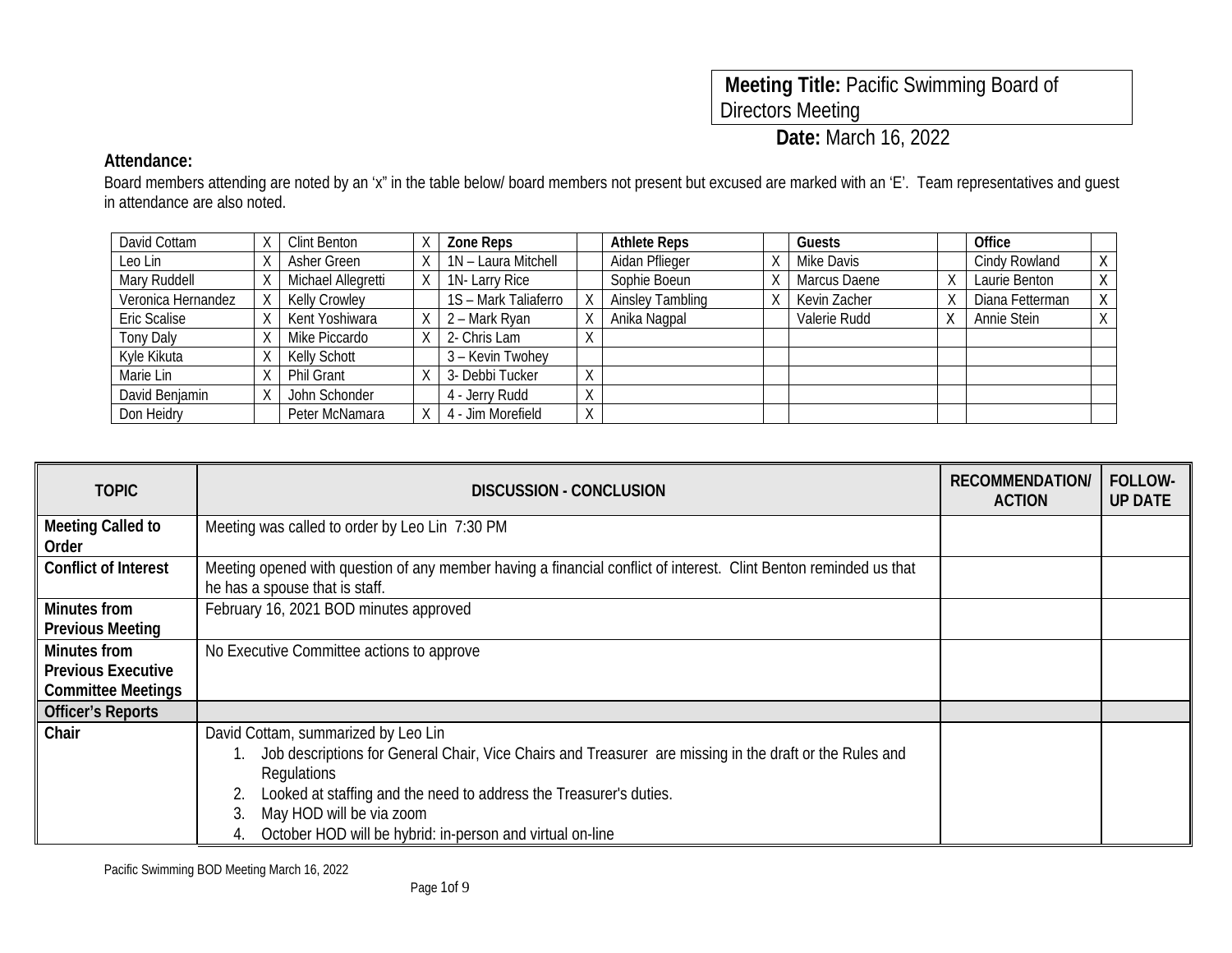| <b>TOPIC</b>                              | <b>DISCUSSION - CONCLUSION</b>                                                                                                                                                                                                                                                                                                                                | <b>RECOMMENDATION/</b><br><b>ACTION</b> | FOLLOW-<br><b>UP DATE</b> |
|-------------------------------------------|---------------------------------------------------------------------------------------------------------------------------------------------------------------------------------------------------------------------------------------------------------------------------------------------------------------------------------------------------------------|-----------------------------------------|---------------------------|
| <b>Admin Vice Chair</b>                   | Leo Lin: - besides activities reported by other committees<br>Monitoring how water is getting more and more difficult to find for our local clubs and for meets.<br>Canceling of meets has occurred more frequently due to, facilities unable to provide required staffing,<br>2.<br>possible facility noncompliance with county requirements, lack of water. |                                         |                           |
| Vice Chair - Program<br><b>Operations</b> | Veronica Hernandez - besides activities reported by other committees<br>Still working on planning the distance meet (to replace the OTC camp)<br>$1_{-}$<br>Have not heard back from College of San Mateo about booking the facility for the distance camp and it is<br>2.<br>becoming too late.                                                              |                                         |                           |
| Vice Chair - Program                      | <b>Eric Scalise</b>                                                                                                                                                                                                                                                                                                                                           |                                         |                           |
| Development                               | Pacific has 2 Ukrainian family refugees registering their swimmers and are using the outreach program<br>1 <sub>1</sub>                                                                                                                                                                                                                                       |                                         |                           |
| <b>Treasurer</b>                          | Mary Ruddell<br>January and February draft statement of financial position and draft statement of activities budget<br>1.<br>performance were approved<br>We have made our first payment on our line of credit loan                                                                                                                                           |                                         |                           |
| Age Group<br>Committee                    | Kyle Kikuta<br>Had meeting approximately 2 weeks ago<br>$1_{\cdot}$<br>Discussed returning the Zone Challenge meet to the name Zone All Star Meet<br>Discussed options for Distance Meet<br>3.<br>Affirmed desire to have an Awards Banquet<br>4.                                                                                                             |                                         |                           |
| Sr. Committee                             | <b>Tony Daly</b><br>Sectionals at Carlsbad went well, with attendance of about 600 swimmers.<br>$1_{\cdot}$<br>Sectional Committee is looking to change some of the dates for their Sectionals<br>USA is changing dates for Juniors<br>The Junior cuts have been published and they are significantly faster - Tony will send them to the coaches<br>4.       |                                         |                           |
| Registration                              | Laurie Benton - See Report<br>There is an extra step to registering the Ukrainian swimmers. Their Federation needs to be informed                                                                                                                                                                                                                             |                                         |                           |
| Report/Recom - Staff                      | Cindy Rowland: See posted reports and minutes                                                                                                                                                                                                                                                                                                                 |                                         |                           |
|                                           |                                                                                                                                                                                                                                                                                                                                                               |                                         |                           |
| <b>Consent Calendar</b>                   | Consent Calendar approved (including all committee reports and minutes) except Finance, Officials, and DDEI                                                                                                                                                                                                                                                   |                                         |                           |
| Finance                                   | Mary Ruddell:<br>It is time to work on the budget for next year<br>$1_{\cdot}$<br>All committee chairs have submitted their budget requests.<br>2.<br>The first draft of the budget is being put together.<br>Mary requests that all committees review their submitted budgets and identify those items that are of the<br>4.                                 |                                         |                           |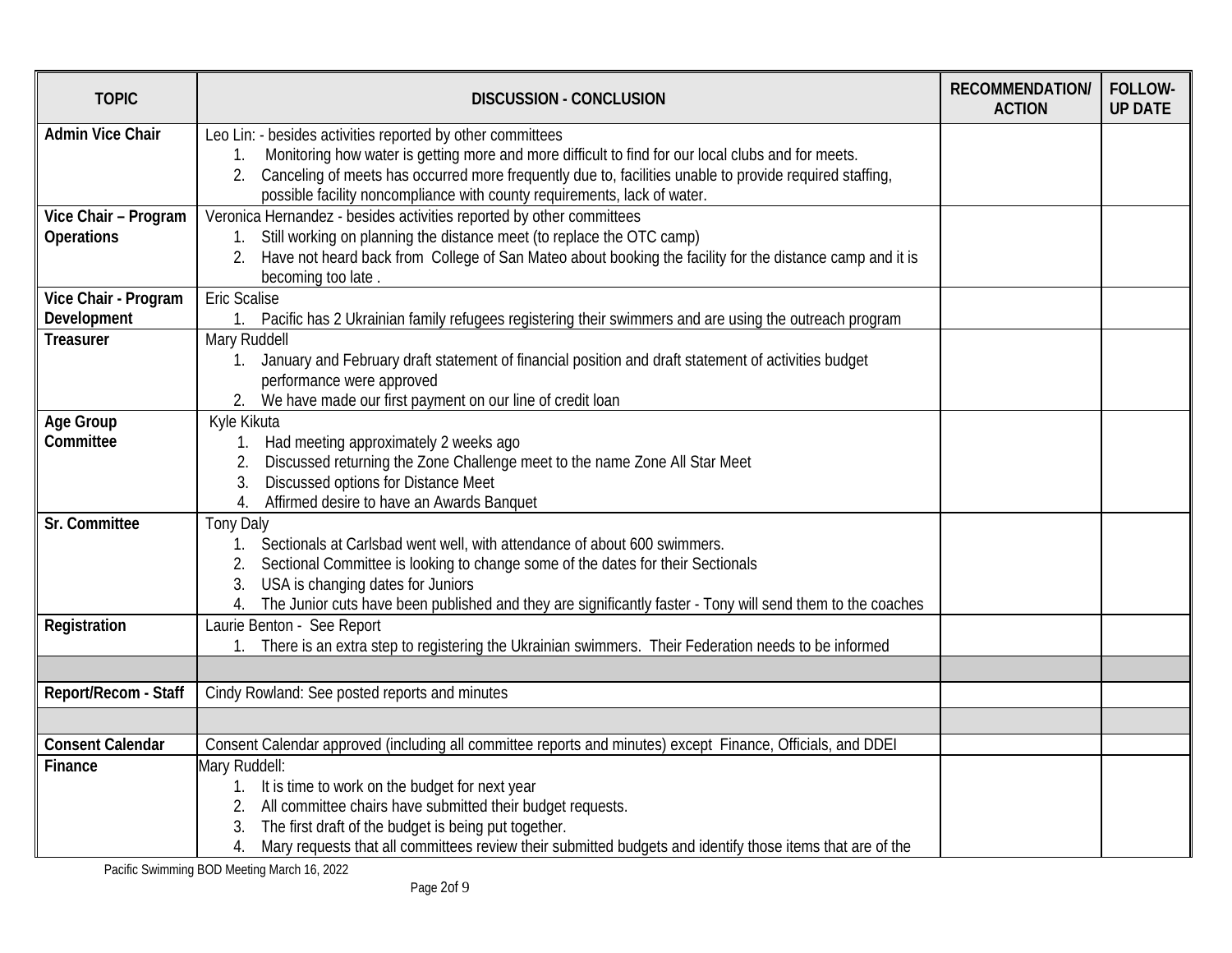| <b>TOPIC</b>           | <b>DISCUSSION - CONCLUSION</b>                                                                                                                                                                                                                                                                                                                                                                                       | <b>RECOMMENDATION/</b><br><b>ACTION</b> | FOLLOW-<br><b>UP DATE</b> |
|------------------------|----------------------------------------------------------------------------------------------------------------------------------------------------------------------------------------------------------------------------------------------------------------------------------------------------------------------------------------------------------------------------------------------------------------------|-----------------------------------------|---------------------------|
|                        | lowest priority in preparation for possible requests for cuts in their budgets<br>The Budget Committee will meet on April 14th to prepare the final draft. All are welcome to attend. Just let<br>5.<br>Mary know.                                                                                                                                                                                                   |                                         |                           |
| <b>Officials</b>       | Phil Grant:                                                                                                                                                                                                                                                                                                                                                                                                          |                                         |                           |
|                        | Welcome to Sylvan Flamant as a new co-Official's Chair for Zone 1N<br>1 <sub>1</sub><br>Thanks to John Sasono for his service as co-Official's Chair for Zone 1N as he finishes his duties in that<br>2.<br>position.<br>3.<br>Welcome to new Committee Athlete Rep Joseph Harris (Z3)                                                                                                                               |                                         |                           |
| Diversity, Disability, | Kent Yoshiwara:                                                                                                                                                                                                                                                                                                                                                                                                      |                                         |                           |
| Equity & Inclusion     | 1. Wants to recognize Orinda Aquatics for their donation of \$5000 to Richmond Sailfish to get them up and<br>running again                                                                                                                                                                                                                                                                                          |                                         |                           |
|                        | The Subcommittee Reviewing USA Swimming Policy 19 on Transgender is working to provide a document<br>2.<br>that clarifies the issues when requesting a change in status. There are 6 categories to consider with regard<br>to Transgender swimmers: male or female, 12 and under or 13 and over, Elite or Non-Elite. The document<br>needs approval from the whole DDEI Committee before it is presented to the BOD. |                                         |                           |
| Senior Coach Rep       | Asher Green:                                                                                                                                                                                                                                                                                                                                                                                                         |                                         |                           |
|                        | 1. Wants to go to the workshop in April with the purpose of bringing back the information to the coaches.<br>Wondering if there is a way he can go in person to Convention. Cindy Rowland will discuss this off-line.                                                                                                                                                                                                |                                         |                           |
| Zone Reports           |                                                                                                                                                                                                                                                                                                                                                                                                                      |                                         |                           |
| Zone 1N                | No report                                                                                                                                                                                                                                                                                                                                                                                                            |                                         |                           |
| Zone 1S                | No report                                                                                                                                                                                                                                                                                                                                                                                                            |                                         |                           |
| Zone 2                 | No report                                                                                                                                                                                                                                                                                                                                                                                                            |                                         |                           |
| Zone 3                 | No report                                                                                                                                                                                                                                                                                                                                                                                                            |                                         |                           |
| Zone 4                 | No report                                                                                                                                                                                                                                                                                                                                                                                                            |                                         |                           |
|                        |                                                                                                                                                                                                                                                                                                                                                                                                                      |                                         |                           |
| <b>Budget</b>          | No report                                                                                                                                                                                                                                                                                                                                                                                                            |                                         |                           |
|                        |                                                                                                                                                                                                                                                                                                                                                                                                                      |                                         |                           |
| <b>Old Business</b>    | None                                                                                                                                                                                                                                                                                                                                                                                                                 |                                         |                           |
| <b>Old Motion</b>      | 2203CB01 Bring Action on Tabled motion 2111MR01 Pacific Travel Expense Reimbursement Policy                                                                                                                                                                                                                                                                                                                          | 2201CB01 Passed                         |                           |
|                        | Motion 2111MR01 Changes to Section V of Policies and Procedures: United States Aquatic Sports (USAS)<br><b>Convention, Business</b>                                                                                                                                                                                                                                                                                  | 2111MR01 Passed                         |                           |
|                        | A Task Force (David Benjamin, David Cottam, Clint Benton, Mary Ruddell, Mike Allegretti, and Aidan Pfleiger) was                                                                                                                                                                                                                                                                                                     |                                         |                           |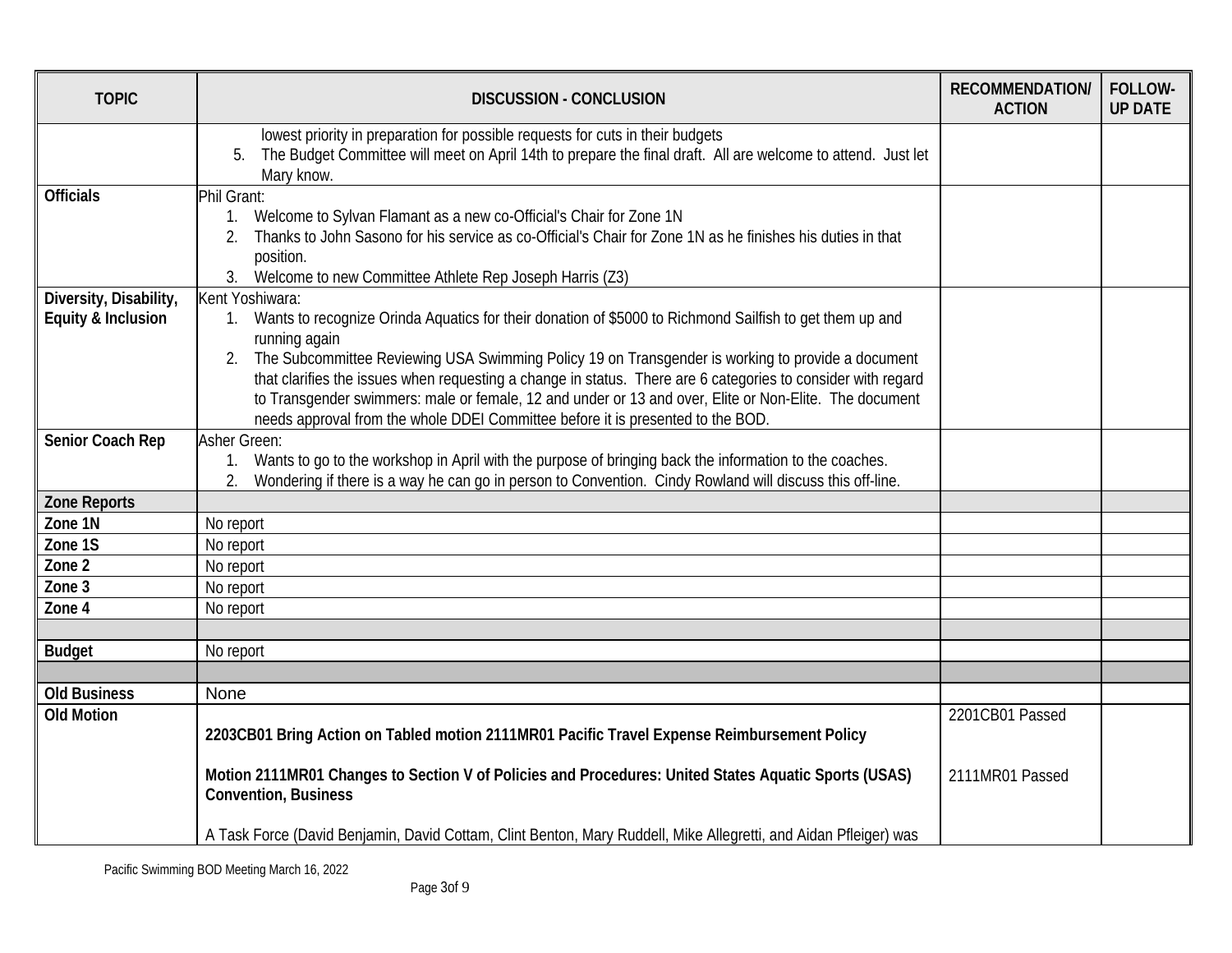| <b>TOPIC</b>        | <b>DISCUSSION - CONCLUSION</b>                                                                                                                                                                                                                                                                                                                                                                                                                                                                                                                                                                                                                  | <b>RECOMMENDATION/</b><br><b>ACTION</b> | FOLLOW-<br><b>UP DATE</b> |
|---------------------|-------------------------------------------------------------------------------------------------------------------------------------------------------------------------------------------------------------------------------------------------------------------------------------------------------------------------------------------------------------------------------------------------------------------------------------------------------------------------------------------------------------------------------------------------------------------------------------------------------------------------------------------------|-----------------------------------------|---------------------------|
|                     | tasked to provide a "clean" and "concise" copy of Section V for the BOD to vote on. It is attached as an appendix to<br>these minutes.<br>Mary Ruddell, Finance Committee (P&P, 30 days)<br>Passed                                                                                                                                                                                                                                                                                                                                                                                                                                              |                                         |                           |
|                     | Motion 2202 FC02 New Membership Category - Administrator<br>The Finance Committee recommends an addition of the new Administrator Membership Category to Pacific<br>Swimming's Rules and Regulations Section 1 A.4 Registration and Memberships Fees<br>4. Registration and Membership Fees<br>f. The registration fee for an Administrator shall be the USA Swimming's Administrator registration fee plus \$5<br>Mary Ruddell, Finance Committee (R&R, 30 days)<br>Passed                                                                                                                                                                     | Passed                                  |                           |
| <b>New Business</b> | Santa Clara International Meet Entry Fees - Kevin Zacher<br>1. Fees Reviewed<br>Entries close on May 31st. However there is a provision for Late entries (June 1-5) The Late Entry Charge<br>will be \$50/person<br>3. All the above fees approved by the BOD                                                                                                                                                                                                                                                                                                                                                                                   |                                         |                           |
|                     | Pacific Swimming Meet Schedule 2022-2023 - 1st Round of Bidding - Annie Stein<br>1. 4 teams bid and the 1st round of awarded meets was approved<br>2. The meet that has fallen on the Superbowl weekend must be bid "as is" until the 3rd round of bidding, when<br>requests can be made to change dates, the class of meet, and other listed criteria                                                                                                                                                                                                                                                                                          |                                         |                           |
|                     | Site for the October Official's Clinic, the HOD, Awards Banquet, and Athlete Conference - Cindy Rowland<br>1. The Pleasant Hill Senior Center and Aquatic Complex was presented as a very viable, cost effective site for<br>all 4 events, and we have tentatively reserved the space for the days we need.<br>2. Marie Lin had been charged to check out the Walnut Creek Presbyterian Church as another possible site,<br>and space was reserved there as well.<br>3. Once Staff has thoroughly evaluated the Pleasant Hill site, and if it meets all our criteria, we will cancel the<br>reservation at the Walnut Creek Presbyterian Church |                                         |                           |
|                     | Covering the Treasurer's Duties - Clint Benton<br>1. Clint Benton wanted to know what was happening with regard to the position that was supposed to be filled<br>to handle the Treasurer's duties.<br>2. Marie Lin reported that the Board had voted to hire an independent contract bookkeeper to handle most of<br>the financial duties of the Treasurer, and that once hired, we were supposed to assess how that<br>configuration was functioning across the first 6 months. However, not even a job description has been<br>created yet.                                                                                                  |                                         |                           |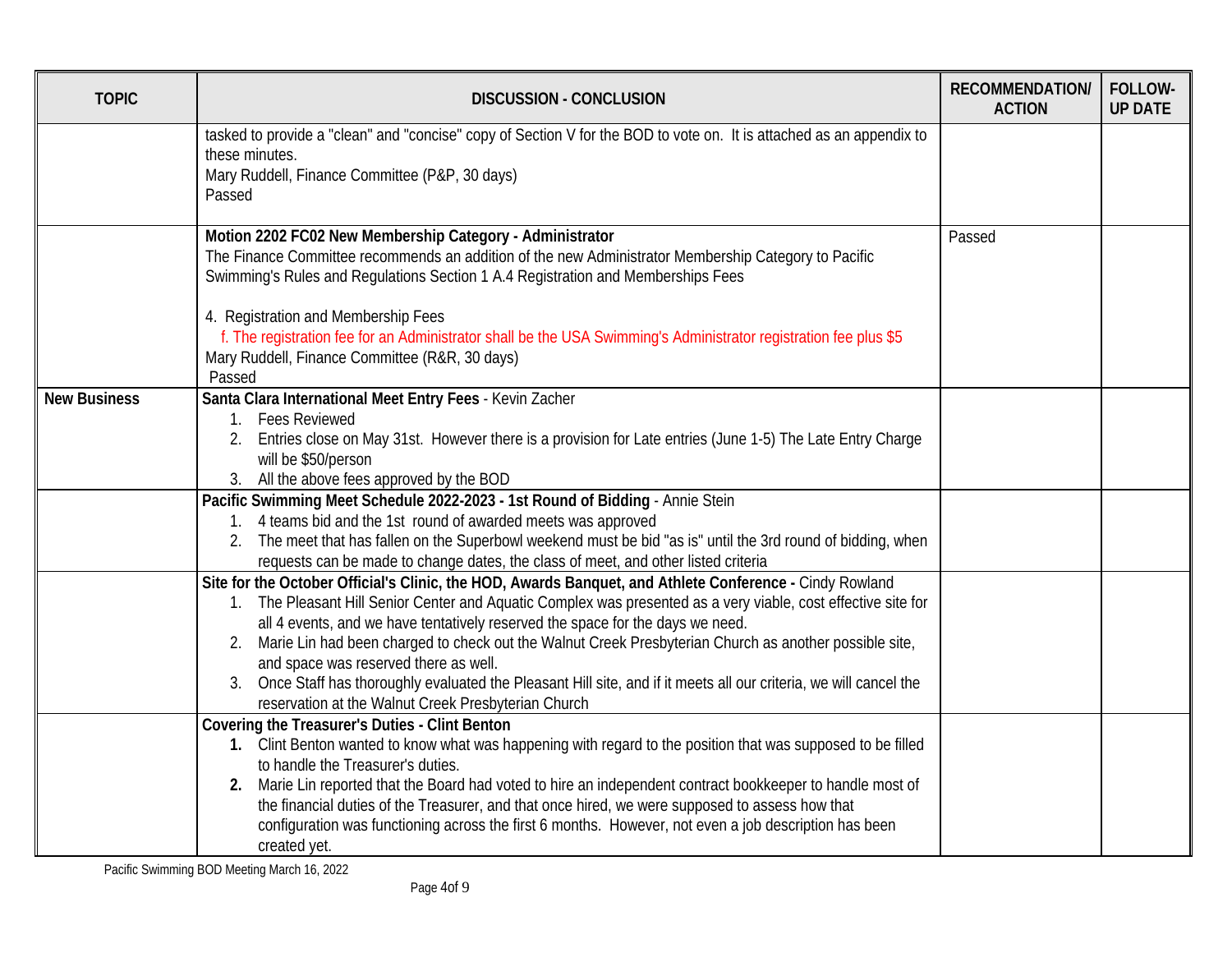| <b>TOPIC</b>             | <b>DISCUSSION - CONCLUSION</b>                                                                                                                                                                                                                                                                                                                                                                                                                                                                                                                                                                                                                                                                                                                                                                                                                                                                                                                                    | <b>RECOMMENDATION/</b><br><b>ACTION</b>                               | FOLLOW-<br><b>UP DATE</b> |
|--------------------------|-------------------------------------------------------------------------------------------------------------------------------------------------------------------------------------------------------------------------------------------------------------------------------------------------------------------------------------------------------------------------------------------------------------------------------------------------------------------------------------------------------------------------------------------------------------------------------------------------------------------------------------------------------------------------------------------------------------------------------------------------------------------------------------------------------------------------------------------------------------------------------------------------------------------------------------------------------------------|-----------------------------------------------------------------------|---------------------------|
|                          | Staff was supposed to work with the Personnel Committee to complete this project<br>3.<br>The newly appointed Personnel Committee members were not aware that they were supposed to bear<br>responsibility, along with staff to complete this hiring.<br>Leo Lin, standing in for David Cottam at this meeting, requested that the Personnel Committee assess the<br>5.<br>status on this project and consider what needs to be done. They should report their findings to the April 20,<br>2022 BOD<br>The Personnel Committee is: Veronica Hernandez, Mike Allegretti, Jim Moorefield, and Aidan Pflieger<br>6.                                                                                                                                                                                                                                                                                                                                                 | <b>Personnel Committee</b><br>to report back to the<br>BOD on 4/20/22 | <b>BOD</b><br>4/20/22     |
| <b>New Motions</b>       | Motion 2203GC01 Revised Rules and Regulations<br>Approve the Rules and Regulations Update March 3, 2022<br>Peter McNamara, Governance Committee (R&R, 30 day motion)<br>Discussion:<br>Members of the Board are asked to review the draft document as soon as feasible, and refer any revisions<br>$1_{1}$<br>to Peter so the Governance Committee can incorporate them in a final draft to be posted for all to review<br>before the April 20, 2022<br>This is an attempt to limit the number of amendments that might be raised on this 37+ page document in<br>2.<br>the meeting on April 20.<br>Clint Benton suggested the Job Descriptions of Positions on the Board which had been passed to be<br>3.<br>incorporated in the revised Rules and Regulations, might better be placed in the Policies and Procedures,<br>since the positions are already in the documents. This will allow for more flexibility in changing the job<br>descriptions as needed. | <b>BOD review document</b><br>and send revisions to<br>Peter McNamara | <b>BOD</b><br>4/20/22     |
| <b>Next Meeting</b>      | BOD April 20, 2022 at 7:30 pm via Zoom                                                                                                                                                                                                                                                                                                                                                                                                                                                                                                                                                                                                                                                                                                                                                                                                                                                                                                                            |                                                                       |                           |
| <b>Meeting Adjourned</b> | 8:50 PM                                                                                                                                                                                                                                                                                                                                                                                                                                                                                                                                                                                                                                                                                                                                                                                                                                                                                                                                                           |                                                                       |                           |

RESPECTFULLY SUBMITTED BY

MARIE LIN

SECRETARY , PACIFIC SWIMMING BOARD OF DIRECTORS

# SECTION V

# PACIFIC SWIMMING TRAVEL EXPENSE REIMBURSEMENT POLICY

Expenses incurred by members of the Board of Directors and others traveling as authorized representatives of Pacific Swimming shall be reimbursed in accordance with this policy.

NOTE: This policy does not apply to Team Managers, Coaches, or Chaperones on Pacific Swimming sponsored team trips for competition and/or training. They shall be reimbursed as provided for in the Budget.

To be eligible for Financial Assistance or Reimbursement the individual shall meet the following criteria:

a. Be a member of USA Swimming from Pacific Swimming and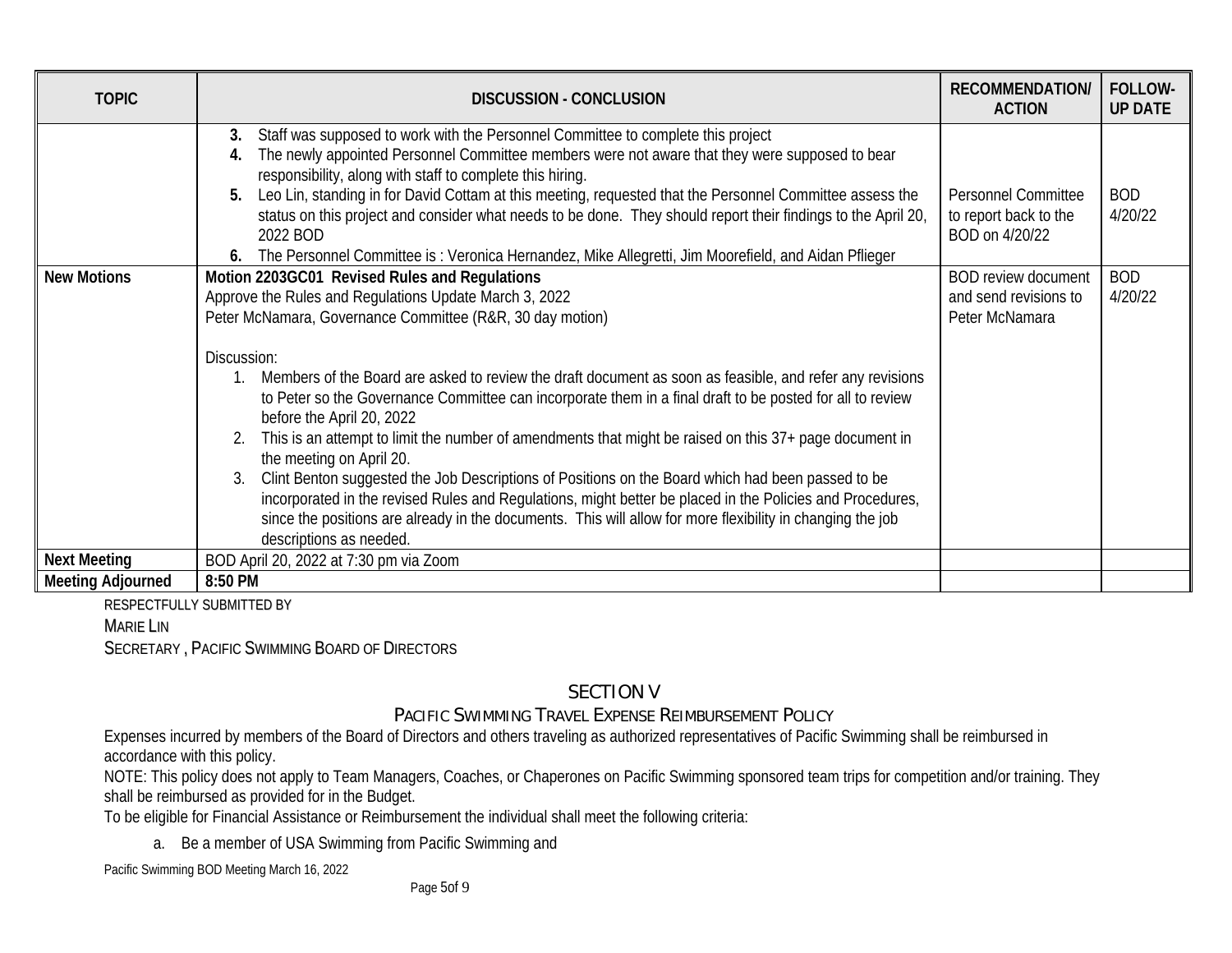- b. Be approved for Financial Assistance by the General Chair unless otherwise specified in this policy.
- c. Attend the event in its entirety or as specified below
- d. NOTE: Pacific Swimming does not reimburse or pay for any alcoholic beverages at any time.
- e. Travel Expense Reimbursement Policy is subject to change due to financial constraints as determined by the Board of Directors.

## A. **United States Aquatic Sports (USAS) Convention and USA Swimming Business Meetings**

- 1. Criteria for Financial Assistance: Must attend for a minimum of two (2)days.
- 2. Individuals attending Convention and USA Swimming Business Meetings and approved for Financial Assistance shall be eligible for assistance at one of the following four (4) levels:
	- a. **Full Share Financial Assistance:** Individuals or their elected/appointed alternates serving in the following positions: General Chair, Vice Chair - Administration, Vice Chair - Finance, Vice Chair - Program Development and Vice Chair - Program Operations, Senior Chair, Age Group Chair, Coach Representative(s) and Senior Athlete Representative(s). Note: The General Chair may select Committee Chair(s) or others serving on the Board of Directors to receive full funding. A Full Share is:
		- 1) Early Bird Registration or other Registration Costs
		- 2) Transportation as determined by staff, approved by the Board of Directors and supported by the submission of transportation receipts
		- 3) The cost of a standard double room including all taxes as quoted in Convention and USA Swimming Business Meeting registration forms. Should two individuals from Pacific Swimming share a room, each individual shall receive half of the cost of the room. These expenses shall be supported by receipts.
		- 4) Per diem of \$50 shall be paid for the number of days the delegate actually attended the Convention or USA Business Meeting but not to exceed seven days.
	- b. **Newcomer Share Financial Assistance**: Individuals who have not attended Convention or USA Swimming Business Meeting previously and express a desire to attend Convention or USA Swimming Business Meeting and share what they have learned with the LSC.
		- 1) Early Bird Registration or other Registration Costs
		- 2) Transportation as determined by staff, approved by the Board of Directors and supported by the submission of transportation receipts.
	- c. **Attendee Share Financial Assistance:** Individual Members of Pacific Swimming who do not serve in any of the roles listed above.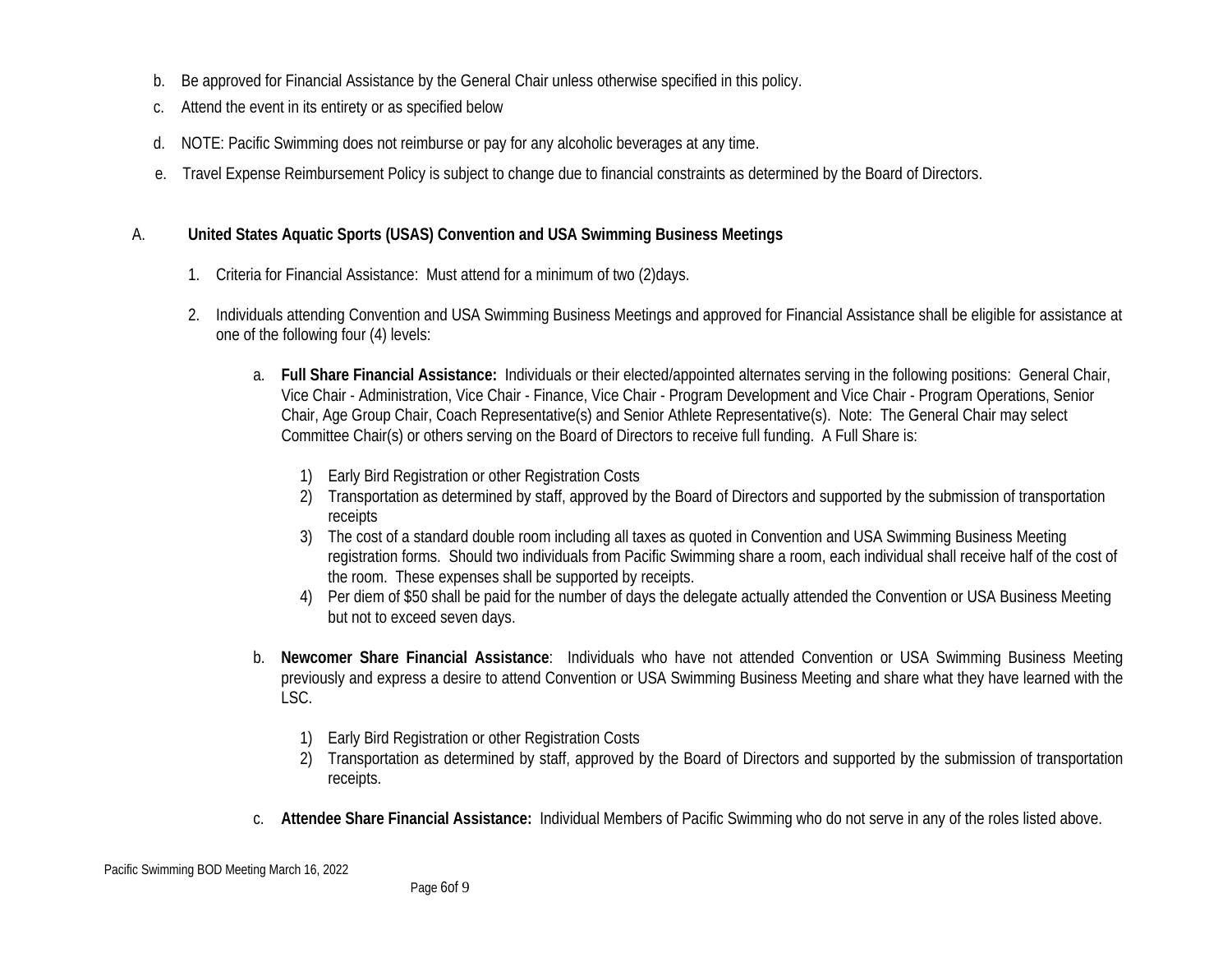- 1) Early Bird Registration or other Registration Costs
- d. **Pacific Office Staff Financial Assistance:** Pacific Swimming Office Staff approved by the General Chair to attend the Convention or USA Swimming Business Meeting:
	- 1) Early Bird Registration or other Registration Costs
	- 2) Transportation as determined by the staff, approved by the Board of Directors and supported by the submission of transportation receipts.
	- 3) Transportation to and from airports. Transportation includes mileage (IRS annual standard mileage rate) and parking public transportation, or airporter service. These expenses shall be supported by receipts.
	- 4) The cost of a standard double room including all taxes as quoted in Convention and USA Swimming Business Meeting registration forms. Should two individuals from Pacific Swimming share a room, each individual shall receive half of the cost of the room. These expenses shall be supported by receipts.
	- 5) Per diem of \$50 shall be paid for the number of days the delegate actually attended the Convention or USA Business Meeting but not to exceed seven days.
- 3. The Registration Fee shall be paid by the Pacific Swimming Treasurer once the attendees have been approved by the General Chair. The cost of transportation as determined by the staff and approved by the Board of Directors may be advanced upon submission of evidence of payment for transportation. Payment shall be the lesser of either the amount actually paid or the determined cost. Should these amounts differ, final adjustment shall be made when the balance of the Convention or USA Swimming Business expenses is settled. If the applicant fails to attend the Convention or USA Swimming Business Meeting, the registration fee and all advances shall be returned to Pacific Swimming.
- 4. Individuals, with the exception of the Athlete Representative(s), who attend Convention and receive Financial Assistance from Pacific Swimming, shall submit a written Summary Report of Meetings attended prior to receiving Financial Assistance.
- 5. Seat Selection Fees: Seat selection fees shall be reimbursed if the total does not exceed the transportation financial assistance as determined by staff and approved by the Board of Directors and supported by the submission of transportation receipts.
- 6. When rooms are shared, in no case shall Pacific Swimming reimburse more that 100% of the cost of the room.

#### B. **USA Swimming Workshops**

- 1. Criteria for Financial Assistance
	- a. Individuals who are approved by the General Chair or
	- b. Approved by Committee Chairs whose budget includes workshop expenses approved by the Board of Directors or House of Delegates as a part of the budgeting process.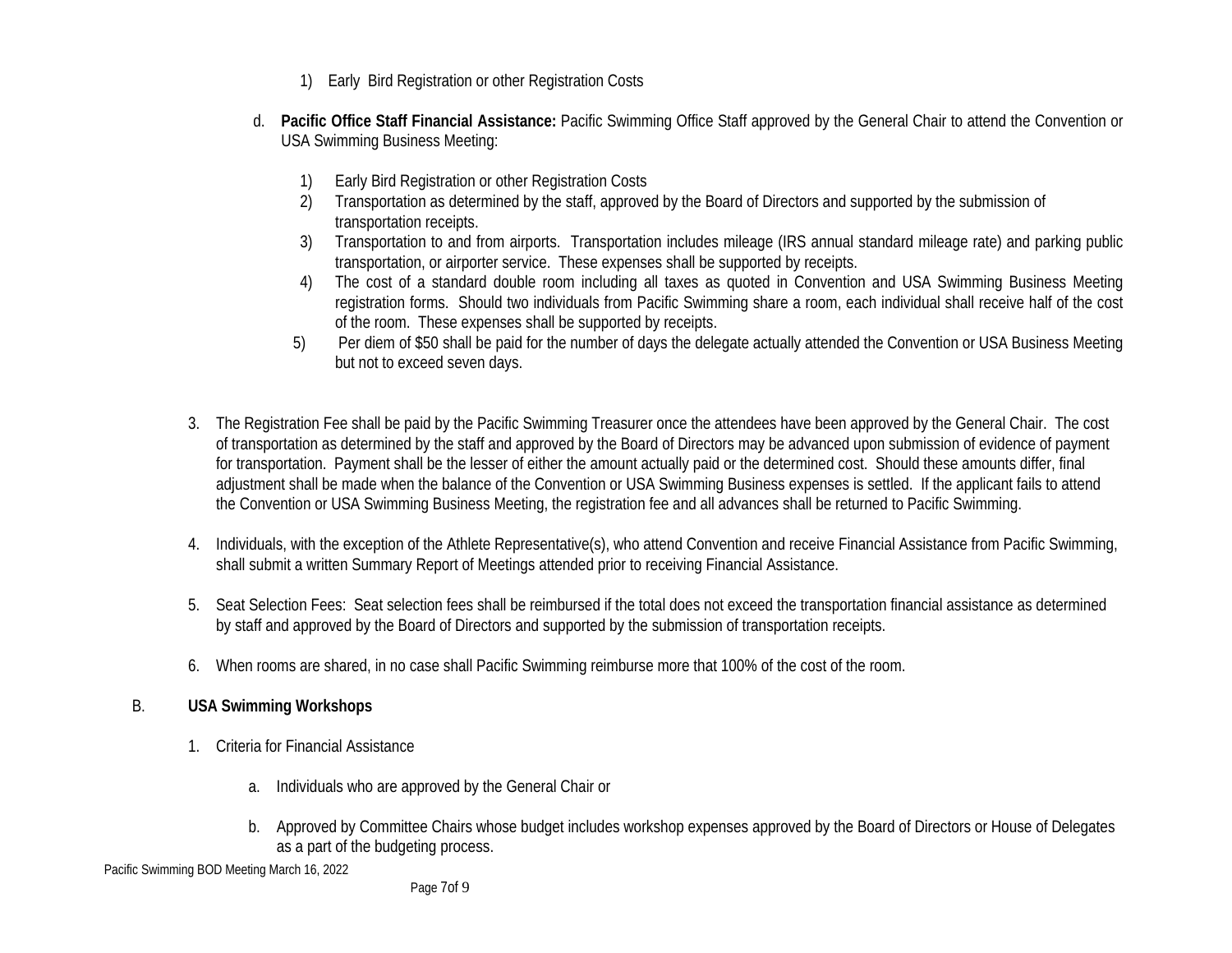- c. Reimbursement will be supported by appropriate receipts
- d. Individuals must attend for the entire duration of the workshop.
- 2. Financial Assistance shall be as follows:
	- a. Pacific Swimming Staff shall determine the most cost-effective travel options based on airfare purchased no later than 21 days prior to departure which shall then be approved by the Board of Directors.
	- b. Transportation as determined by staff, approved by the Board of Directors and supported by the submission of transportation receipts.
	- c. Seat Selection Fees: Seat selection fees shall be reimbursed if the total does not exceed the transportation financial assistance amount as approved by the Board of Directors and supported by the submission of transportation receipts.
	- d. Actual cost of "single room" lodging shall be reimbursed. In case of travel to USA Swimming sponsored events where USA Swimming pays for a "double" room, Pacific Swimming shall pay the additional cost for a single room.
	- e. A Per Diem of \$50 shall be paid for the number of days the individual attends the Workshop unless food and a Per Diem is provided by the workshop host. Additional expenses outside of Per Diem that are not essential will not be reimbursed without approval of the Board of Directors.
	- f. Pacific Swimming Staff approved by the General Chair to attend USA Swimming workshops shall receive financial assistance as if they were attending the Convention or a USA Business Meeting. (see Section V, A, d above).

#### C. **Travel and Lodging Assistance for Officials**

- 1. Criteria for Financial Assistance:
	- a. Individuals must be approved for financial assistance by the Chair of the Official's Committee
	- b. Receipts shall be submitted to the Officials Chair for approval. Eligible reimbursable expenses include transportation, hotel and meals not to exceed the amount a Club receives for an Athlete
- 2. **National Meets**